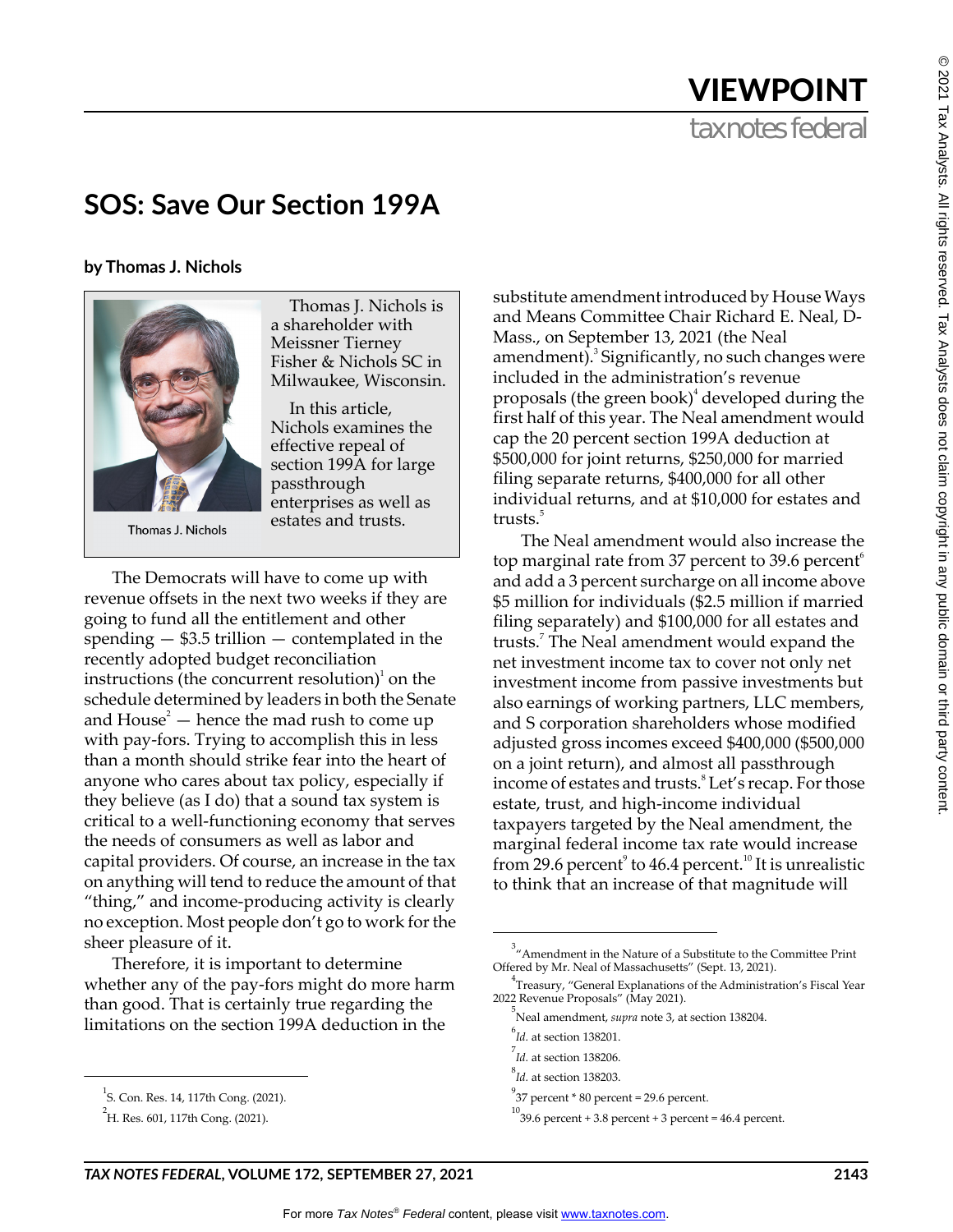have no negative economic consequences for the employees, owners, and customers of the targeted businesses.

The purpose of this article is to focus on the potential impact of just one of those changes, the effective repeal of section 199A for large passthrough enterprises, as well as for estates and trusts.

## **Passthrough Business Suppression**

Section 199A was enacted to provide rough parity between passthrough businesses (which are typically closely held by a small number of owners and often constitute new or multigenerational family businesses) on one hand, and C corporations (for which most taxable income is earned by publicly held entities<sup>11</sup>) on the other hand. Substantially limiting its scope — especially when tethered to the other drastic tax increases for estates, trusts, and high-income individuals described above — will unavoidably suppress the economic activity of the targeted businesses. More important, destroying the current rough parity between closely held passthrough businesses and publicly held C corporations will force even more closely held businesses into the distortive double tax C corporation regime.

Passthrough businesses represent 95 percent of the businesses in this country.12 They employ an estimated 58 percent<sup>13</sup> of the nation's workforce and account for correspondingly high percentages of sales and profits.<sup>14</sup> The COVID-19 pandemic and its aftermath haven't been kind to the closely held business sector. Nearly one-third have had to close their doors, temporarily or permanently, during the pandemic.<sup>15</sup> No one can deny that the economy was doing well under the Tax Cuts and Jobs Act before the pandemic or that it is struggling to get back to those pre-pandemic employment levels now. Of the 22.4 million jobs that were lost at the onset of the pandemic, we

have yet to replace the last  $5.3$  million.<sup>16</sup> We don't have precise information on the number of individuals employed by the businesses targeted by the Neal amendment — it's been only a couple of days, and we are not likely to have any better information before the scheduled vote at the end of September. However, I think it's clear that the number is well into the tens of millions. For example, the Tax Foundation has estimated that passthrough companies with more than 100 employees employ 18 million workers.<sup>17</sup>

No reputable economists take the position that increased taxes on businesses, especially an increase of this magnitude, will be borne exclusively by the owners. Some of that cost will be passed on to customers in the form of increased prices and to employees in the forms of reduced wages and lost jobs. Yes, only entrepreneurs with income over the threshold actually cut the checks, but that doesn't mean the rest of us don't pay a good deal of the cost. It is unrealistic to think that a 50 to 60 percent increase in marginal tax rates for these businesses won't have any negative effects on their current and prospective employees' income and employment.<sup>18</sup> Someone should really tell employees who consequently lose or don't even get a job that it's OK because there was no tax rate increase for their now-nonexistent income. Moreover, since for most businesses targeted by the Neal tax increases, the cap on the section 199A deduction is equal to 50 percent of W-2 compensation paid to employees, an upperincome entrepreneur has paid out at least \$400 in wages for every \$74 of tax benefit that entrepreneur derived under current law.

Section 199A was always intended to foster employment and growth in the thriving and important passthrough sector by not forcing businesses into the distortive double tax C corporation regime discussed below. A study by Robert J. Barrow and Jason Furman concluded that making the section 199A deduction and other provisions of the TCJA permanent would result in

<sup>&</sup>lt;sup>11</sup>Cf. Aaron Krupkin and Adam Looney, "9 Facts About Pass-Through Businesses," Brookings Institution (May 15, 2017). 12 *Id.*

 $^{13}$ EY, "Large S Corporations and the Tax Cuts and Jobs Act" (Oct. 2019).<br>.<sup>14</sup>

*Id.*

<sup>15</sup> Sheryl Sandberg, "State of Small Business Report," Facebook (May 2020).

<sup>16</sup> EY, "U.S. Economic Conditions and Outlook" (Sept. 8, 2021).

<sup>&</sup>lt;sup>17</sup>Kyle Pomerleau, "Some Pass-Through Businesses Are Significant Employers," Tax Foundation (Feb. 9, 2015).

<sup>&</sup>lt;sup>18</sup><br>Richard Rubin, "Democratic Tax Plan Would Hit Million-Dollar Households Hardest, Analysis Shows," *The Wall Street Journal*, Sept. 14, 2021 ("The Joint Committee on Taxation assumes — as most economists do — that corporate taxes are paid in part by workers.").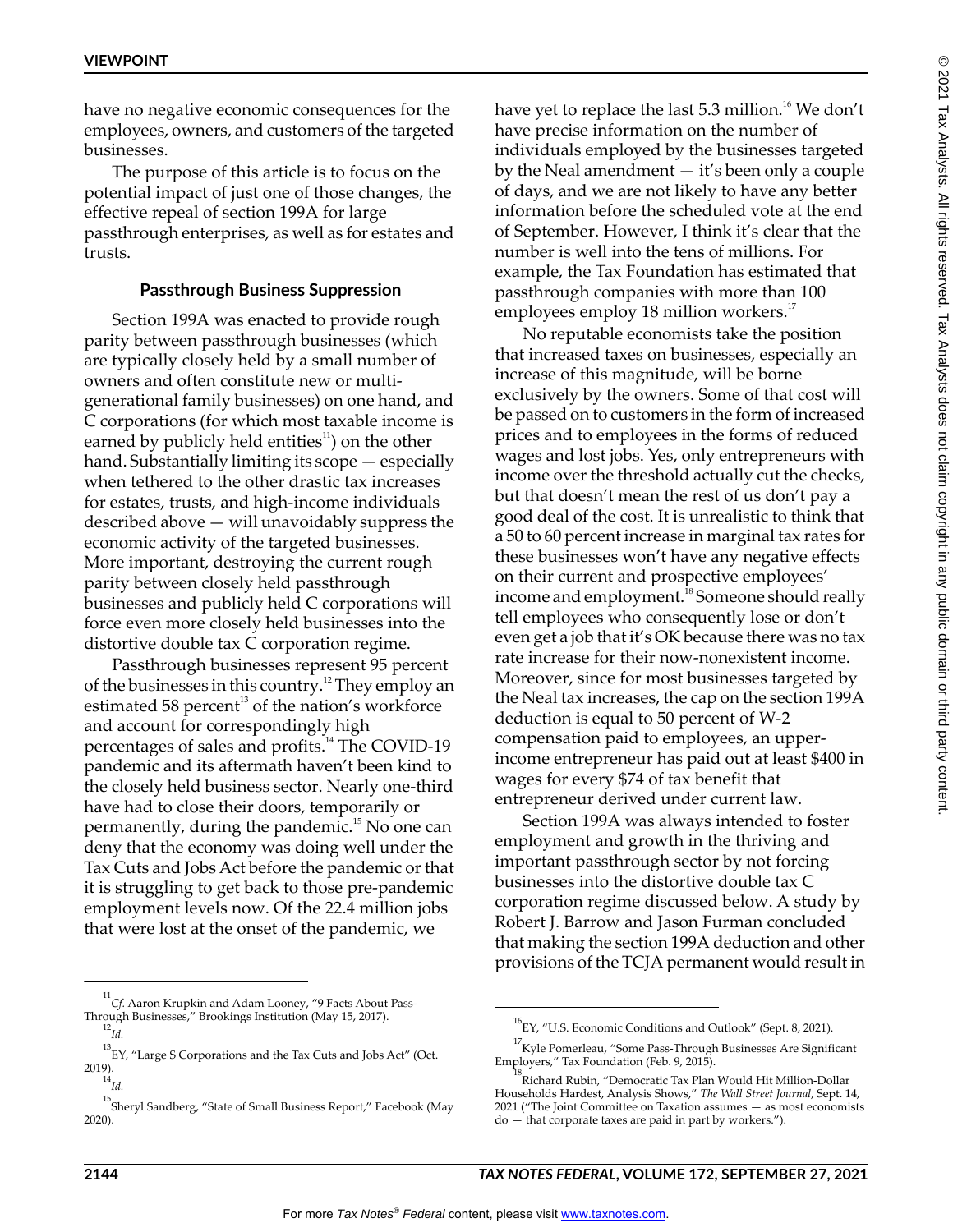**VIEWPOINT**

an almost 4 percent increase in passthrough productivity (from  $-0.8$  percent to 3.1 percent).<sup>19</sup> Section 199A was not intended primarily to reduce the tax burden for entrepreneurs making less than \$400,000. The TCJA did that directly by tax rate reductions. The tax burdens for married couples filing jointly with taxable incomes of \$100,000, \$200,000, and \$300,000 were reduced dramatically from \$23,528.50, \$57,528.50, and \$95,328.50 to \$13,879, \$36,579, and \$60,579, respectively. $20$ 

Instead, as noted above, section 199A was designed to achieve rough tax parity for closely held businesses operating under the single tax passthrough regime. In that respect, it was generally successful, although the disparity between C corporations and passthrough businesses did change somewhat to the detriment of the latter. Whereas the effective tax rates for the large S corporations targeted by the Neal amendment and average C corporations were about the same before the TCJA, the effective tax rate for such large S corporations exceeded the rate paid by average C corporations by approximately 5 percent (33.8 percent versus 29 percent) after the TCJA. This differential would increase to over 12 percent if section 199A were to be repealed. $^{21}$ 

Destroying this rough parity and forgoing the productivity benefits associated with allowing closely held businesses to continue to operate within the single tax passthrough tax regime (yes, even for bigger enterprises) isn't something that should be undertaken without a great deal of trepidation and thought.

## **Distortive Double Taxation**

The C corporation double tax system is based on the convenient political fiction that if the government takes money away from corporations, no voter has to pay anything. That, of course, is not true, and most economists acknowledge that bifurcating taxation so that income taxes are paid on corporate profits twice,

once when they are "earned" and again when they are "received," doesn't make a whole lot of economic sense and is distortive.<sup>22</sup>

This artificial distinction becomes extremely difficult to maintain in the closely held business context when the same person has complete control over both the corporate and personal checkbooks. This is why most<sup>23</sup> profitable privately held businesses switched to some type of single tax passthrough tax status (S corporation, partnership, sole proprietorship) after Congress enacted the bipartisan Tax Reform Act of 1986, which, for the first time, created rough tax parity between the individual and corporate rates.<sup>24</sup> This rough parity has been maintained ever since, although, as explained above, it would not have survived the TCJA were it not for section 199A.

The large majority of closely held business owners have chosen to continue to be taxed under the single tax passthrough regime, even though the relative top rate disparity has moved in favor of C corporations to the tune of at least 8.6 percent at the federal level (29.6 percent for passthrough businesses eligible for the section 199A deduction versus 21 percent for C corporations). That differential is still worth paying to avoid the distortive C corporation double tax system. Under the C corporation regime, owners of closely held businesses must constantly be on the lookout for pitfalls that might trigger that second tax at the shareholder level, which more than wipes out any initial tax savings from the lower C corporation rate.

<sup>&</sup>lt;sup>19</sup> Robert J. Barro and Jason Furman, "The Macroeconomic Effects of the 2017 Tax Reform," Brookings Institution (Mar. 8, 2018).

 $^{20}$ Section 1(h), (j).

<sup>21</sup> *Supra* note 13.

<sup>&</sup>lt;sup>22</sup> Republican Staff on Senate Finance Committee, "Comprehensive Tax Reform for 2015 and Beyond," at ch. 5 (Dec. 2014); Pomerleau, "Eliminating Double Taxation Through Corporate Integration," Tax Foundation (Feb. 23, 2015).

 $^{23}$ In 1986 only 24 percent of corporations were S corporations. By 2012 those proportions had completely flipped. A full 73 percent of all corporations had elected S status. IRS, "Tax Statistics."<br> $24\pi$ 

Tax Reform Act of 1986, sections 101 and 601.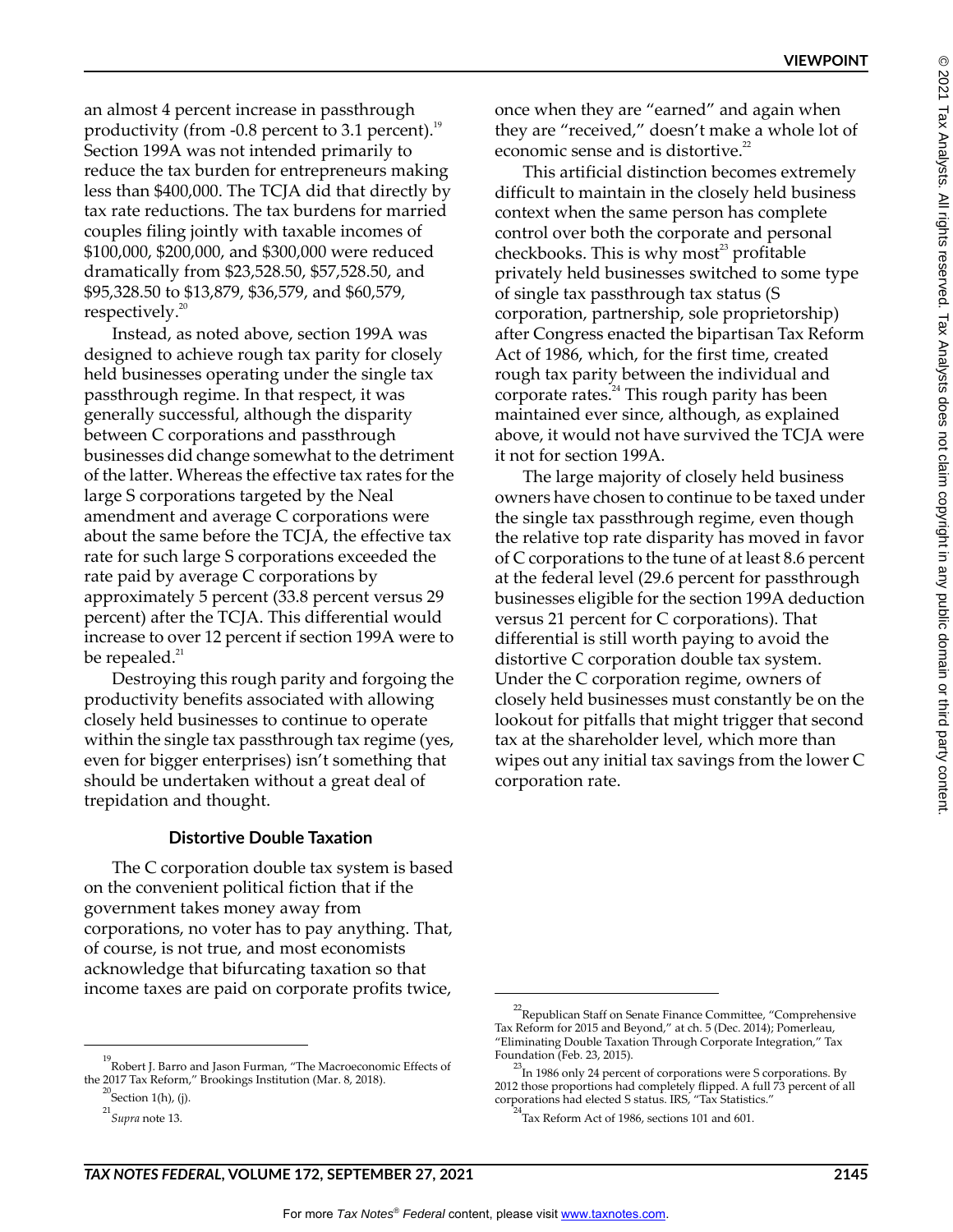Expenses paid by C corporations that are recharacterized as personal can trigger double  $\text{tax.}^{25}$  This includes compensation that is ultimately determined to be "unreasonable."26 Moreover, retained earnings that are ultimately determined to exceed the "reasonable needs of the business" are subject to an additional 20 percent accumulated earnings tax on top of the other two taxes.<sup>27</sup>

Other rigidities inherent in the C corporation regime simply get in the way of legitimate business decisions. For example, pulling money out of a profitable C corporation to engage in a riskier business venture without jeopardizing the main family business, or simply to buy and maintain real estate independently to protect it from the vagaries of the main business, also triggers that dreaded second level of tax. Similarly, for a multi-generational family business when only some of the children and grandchildren are qualified for and interested in participating in the business (but the family still wants others to share in the economic benefits), the double taxation of profits imposes an oftenunmanageable burden. Enabling such family and other closely held businesses to operate within the single tax passthrough system, rather than the distortive C corporation double tax system, was and is the primary motivation for enactment and retention of the section 199A deduction.

Passthrough parity accounts for the sea change in behavior that I and other practitioners observed in the aftermath of the Tax Reform Act of 1986. Closely held business owners jumped at the chance to be free of all these artificial tax complexities and concerns. The straightforward, single tax passthrough system allowed them to pay a single non-punitive tax immediately upon the realization of income and then go on with their lives. This is a major reason why they stuck with that system even after the disparity with C corporation marginal rates grew to almost 10 percent. Forcing those businesses back into the distortive C corporation double tax system violates the rule that you shouldn't try to fix something that is not broken. It is even more poorly advised when the replacement system has already been tried, is generally understood to be distortive, and was the reason why there was a bipartisan consensus to move away from that system for closely held businesses 35 years ago in the Tax Reform Act of 1986.

The Neal amendment would add further injury for multi-generational family businesses by almost eliminating the section 199A deduction for all estates and trusts and triggering the net investment income tax even for trusts where the trustee/beneficiary materially participates in the business,<sup>28</sup> not just those making more than \$400,000. Trusts are a fundamental component of almost all well-designed family business succession plans, and estates of even low-income decedents would seem to be a terrible target in terms of overall tax fairness. This is what happens when major tax policy changes are thrown together in a couple of weeks.

I realize that there is an academic argument that, if you eliminate the section 199A deduction, passthrough business owners will simply be paying tax at the same rate as C corporation shareholders because the double tax paid on publicly held C corporation dividends is 39.8 percent, $^{29}$  which is actually more than the current top rate of 37 percent. That's an easy argument to make on a blackboard. However, it doesn't reflect reality in the marketplace.

The large majority of publicly held C corporation stock is held by wealthy people,

<sup>25</sup> *Challenge Manufacturing Co. v. Commissioner*, 37 T.C. 650 (1962), *acq.*, 1962-2 C.B. 4 ("Expenditures made by a corporation for the personal benefit of its stockholders . . . may constitute taxable income in amounts equal to the fair value of the amounts involved.").

<sup>26</sup> *Donald Palmer Co. v. Commissioner*, T.C. Memo. 1995-65 ("The record indicates that Palmer was the key employee of petitioner. . . . Based on this record, petitioner has not demonstrated that the bonus of \$818,533 constitutes reasonable compensation, and, thus, it is not entitled to deduct that amount under section 162(a)(1)."). *But cf. Elliotts Inc. v. Commissioner*, 716 F.2d 1241 (9th Cir. 1983) ("It should not be assumed solely from Elliott's role as sole shareholder and the absence of dividends that the compensation payments necessarily contained disguised dividends. These are just two of many factors to be considered.").

<sup>27</sup> Sections 531, 537. *Northwestern Indiana Telephone Co. v. Commissioner*, T.C. Memo. 1996-168, *aff'd*, 127 F.3d 643 (7th Cir. 1997) ("These findings support the conclusion that NITCO allowed earnings to accumulate beyond its reasonable needs and that it did not show by a preponderance of the evidence that it did not have a tax avoidance purpose."). *But cf. Otto Candies LLC v. United States*, 288 F. Supp. 2d 730 (E.D. La. 2003) ("The entire record is compelling in that it demonstrates the many valid business reasons which caused the companies to retain funds and the companies' specific, definite, and feasible plans to use the retained funds for those valid business needs.").

<sup>28</sup> Neal amendment, *supra* note 3, at sections 138203, 138204.

 $^{29}$ 21 percent + (1 - 21 percent) \* 23.8 percent = 39.802 percent.